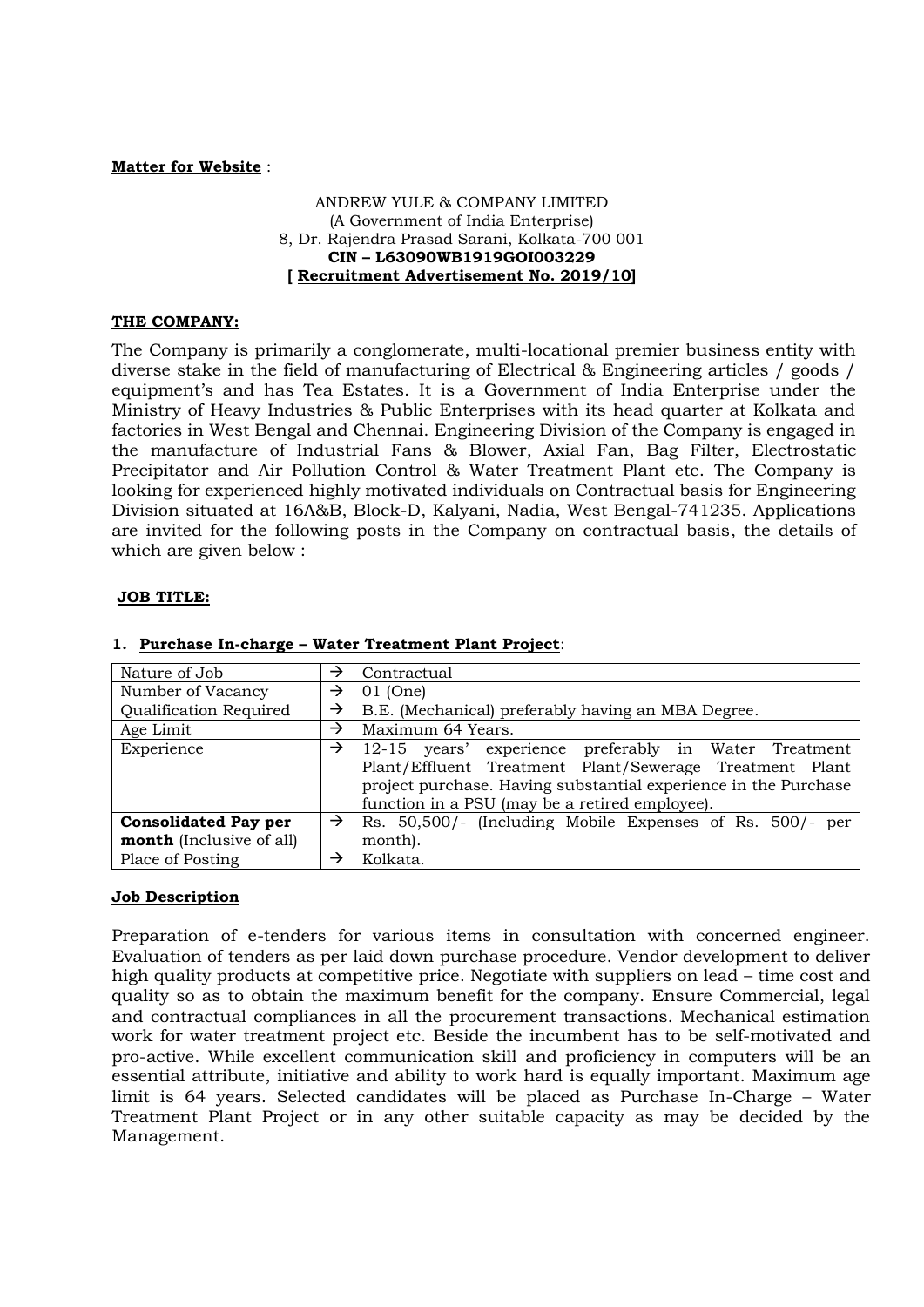## **How to Apply:**

- (a) Candidates satisfying the conditions of eligibility criteria shall apply on-line through our website www.andrewyule.com -> appointments -> Click here to apply Online from 29.11.2019 to 09.12.2019. No other mode of submission of application is allowed.
- (b) Before applying on-line, a candidate must have a PAN /Aadhaar card, an active email ID and a mobile phone number which must remain valid for at-least twelve-month period for future communication (including issue of call letters).
- (c) The candidate should have a scanned copy of his latest passport photograph in JPG/JPEG format (size not exceeding 1 MB) ready for uploading before applying online.
- (d) Oueries, if any, may be addressed to the following e-mail id [pna@andrewyule.com.](mailto:pna@andrewyule.com)
- (e) AYCL shall not be responsible, if candidates fill up their details wrongly and consequently their application is rejected.

## **Other Conditions:**

- (i) This is not a regular employment and does not entitle any privilege or benefit of regular employment. It is only a contractual employment on fixed term basis.
- (ii) At no point the claim for regular employment shall be entertained.
- (iii) The tenure of appointment is initially for a period of 12 (twelve) months and will be terminated automatically after expiry of 12 (twelve) months. However, the period of contractual engagement can be reduced/ terminated at any time due to unsatisfactory performance of the individual.
- (iv) The contract may be renewed at the discretion of the Management based on satisfactory performance of the candidate and subsequent requirement of the Company.
- (v) Monthly consolidated remuneration only per month will be paid during the period of the contract. TDS will be deducted as applicable.
- (vi) The date of determining the upper age limit, qualification and experience shall be the date of publishing of advertisement.
- (vii) Reservation for SC/ST/OBC/minority/differently abled persons/EWS apply as per guidelines of the Union Government. Age relaxation will be as per Government norms for said category of candidates.
- (viii) Candidate will not be provided TA/DA for attending the interview.
- (ix) The Company reserves the right to shortlist the candidate based on parameters decided by the Company and no clarification in this regard will be entertained at any stage.
- (x) The Company reserves the right to cancel the entire recruitment process at any time without assigning any reasons whatsoever.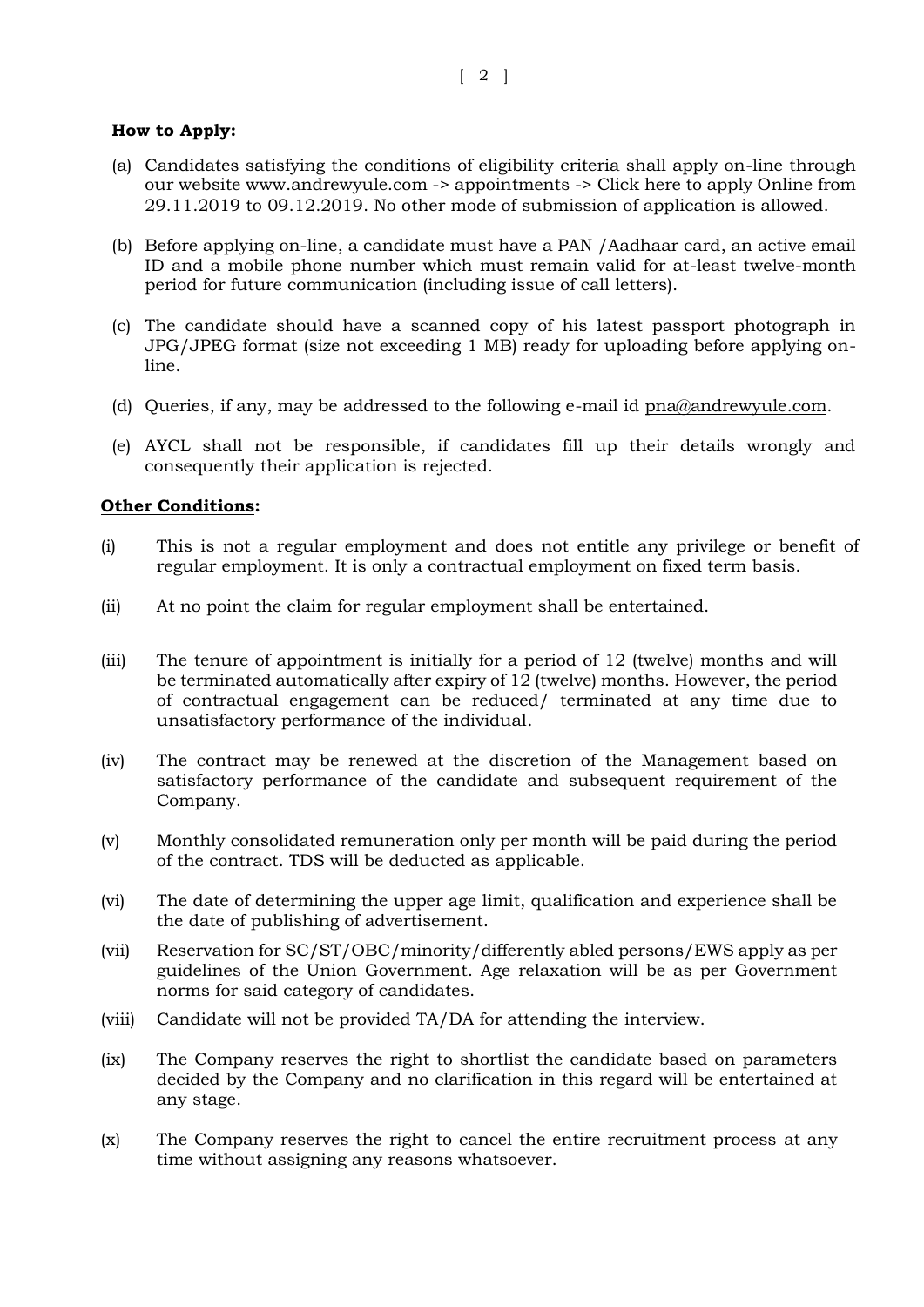- (xi) No correspondence will be entertained with the candidates not selected for interview.
- (xii) Misrepresentation or falsification of facts detected at any stage of the selection process or instances of misconduct/misbehaviour at any stage during selection shall result in cancellation of candidature without any notice and no correspondence in this regard shall be entertained.
- (xiii) The candidates meeting the eligibility criteria need only apply. The candidates will be required to produce the original documents in support of qualification, experience and age at the time of interview. Mere submission of application or fulfilling the eligibility criteria does not confer any right on the individual for selection or short listing for the purpose of interview.
- (xiv) The candidates working with Govt. Departments, statutory corporations, Public Sector Enterprises should apply strictly through proper channel and must enclose a No Objection Certificate while sending the Application. The No Objection Certificate may also be produced before the interview, if not enclosed with the Application. Candidates unable to produce no objection certificate at the time of interview will not be allowed to appear in the interview.
- (xv) Applications that are incomplete, not in prescribed format, not legible, shall be summarily rejected without assigning any reasons and no correspondence in this regard shall be entertained.
- (xvi) Company takes no responsibility to collect any certificate/ remittance sent separately.
- (xvii) Candidates are advised to carefully read the full advertisement for details of eligibility criteria before submission of application. Multiple applications from the same person against a post is not permitted and such applications are liable to be rejected.
- (xviii) Mere submission of application and fulfilling the eligibility criteria gives no right to appear for interview and/or employment. The management reserves the right to short list the candidates for Interview. No correspondence shall be entertained about the outcome of the application.
- (xix) The candidate fulfilling the criteria should submit only one application against his or her name. Management reserves the right to select the candidate in any of the post mentioned above irrespective of the post applied for.
- (xx) Selection of candidates will be through interview/any other method as decided by the Management.
- (xxi) The company reserves the right to reject all or any of the applications received without assigning any reason thereof.
- (xxii) The Company reserves the right to relax (enhance) the maximum age limit for outstanding candidates depending on the need.
- (xxiii) The selected candidates may be transferred and placed anywhere in India and transfer is a service condition.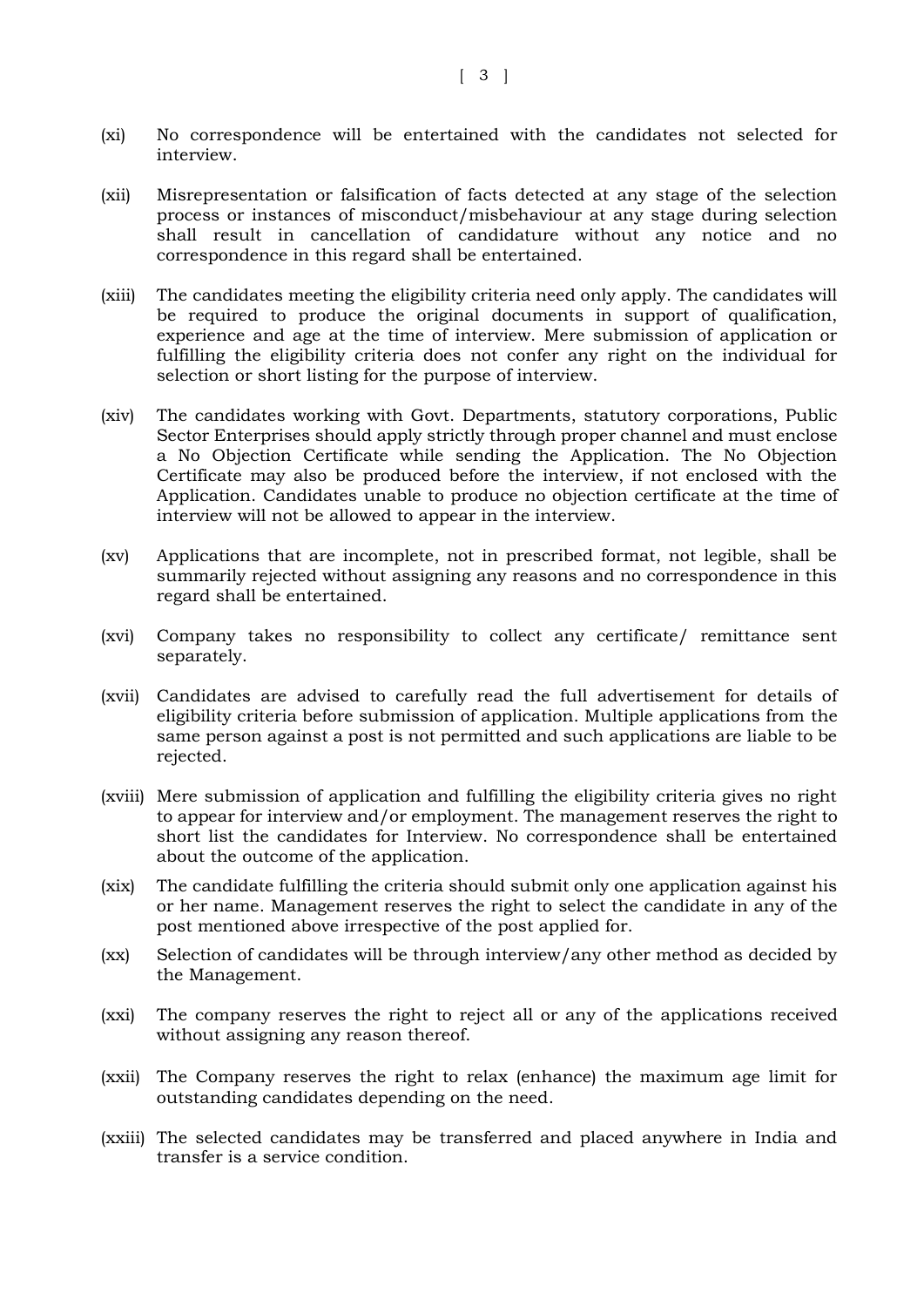- (xxiv) Any update, corrigendum etc. of this advertisement shall be posted at Company's website - **[www.andrewyule.com](http://www.andrewyule.com/)** only. Hence candidates are requested to regularly check the website.
- (xxv) The number of vacancies is indicative. The company reserves the right to increase or decrease the number of vacancies purely on need basis at any point of time.
- (xxvi) Panel may be drawn from the recruitment process which will be valid up to December 2020 and it may be used to fill up vacancies arising subsequently in the said posts. This is only indicative.
- (xxvii) The email id and mobile number given in the application form will be used for further communication in this regard.
- (xxviii)Any dispute with regard to the recruitment against this advertisement shall be under the legal jurisdiction of Kolkata (West Bengal) only.

## **Interested candidates may apply online through the link given in the website [www.andrewyule.com](http://www.andrewyule.com/) on or before December 09, 2019 by 12 midnight.**

### **Important Dates:**

- **1)** Opening date of application 29/11/2019
- **2)** Last date of receipt of application: 09/12/2019